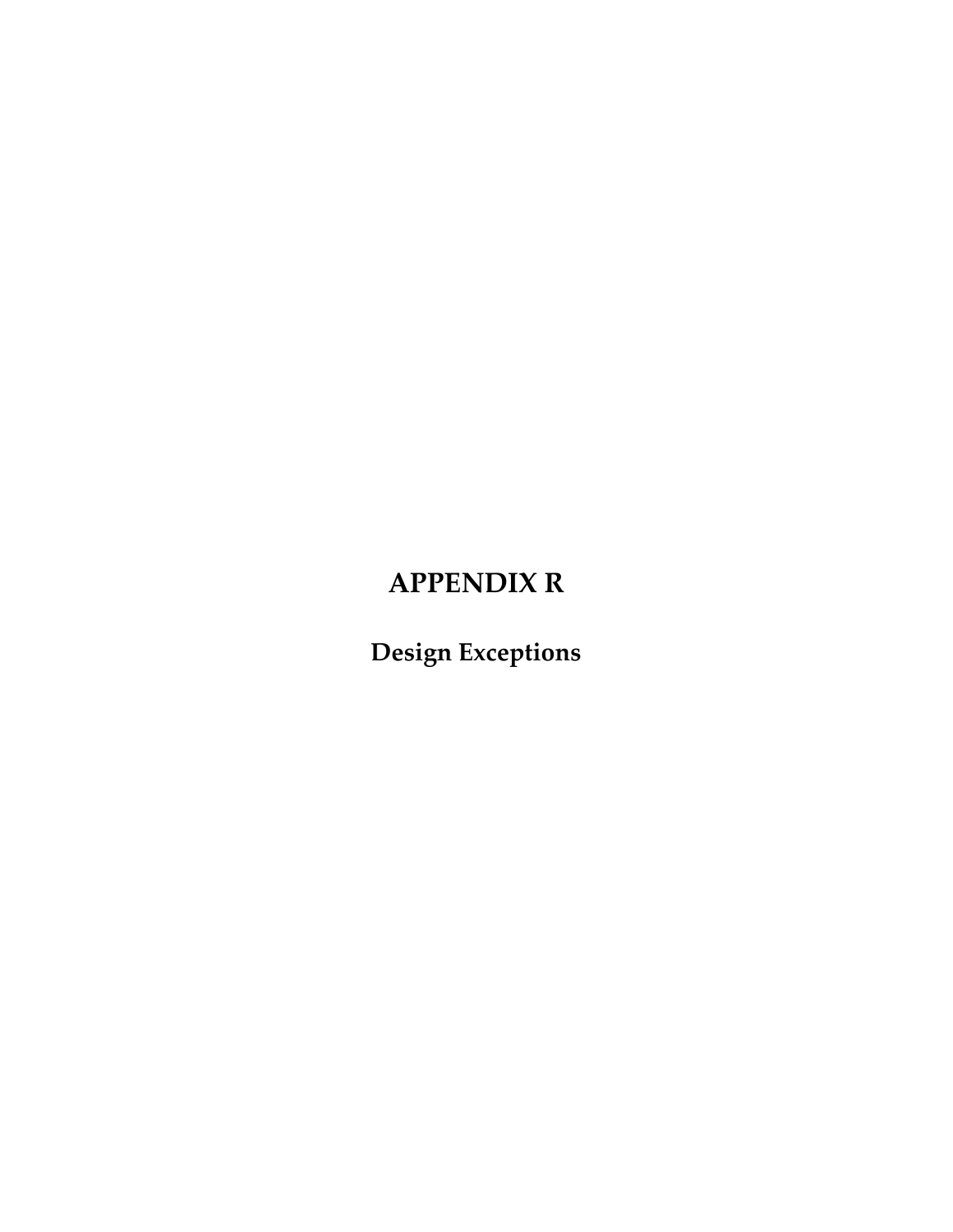# **Memo**

| $\boldsymbol{J}$<br>۱ |  |
|-----------------------|--|

| To | Richard Kelley                                         |
|----|--------------------------------------------------------|
|    | From Kevin Morrison                                    |
|    | Date July 6, 2010                                      |
| RE | AASHTO Design Exceptions for Partial Cloverleaf Option |
|    |                                                        |

The following is a list containing all of the design exceptions that will be required to implement the proposed partial cloverleaf option for the Route 9 Interchange in Wellesley. The list is organized by roadway designation and the specific section of the AASHTO Geometric Design of Highways and Streets Guide that requires the design exception.

#### I-95/Route 128 Mainline

- Minimum Radius (Pg. 147)
	- o According to Exhibit 3-15, the minimum radius for a 65-mph design speed with e=6% is 1,660 feet, while the current design calls for a minimum 1,600 ft radius curve on the I-95/Route 128 mainline (this curve meets the existing 1,600 ft radius curve at the northern limit of work). The current design, however, is satisfactory for a design speed of 60 mph.
- Tangent Runout Location with Respect to End of Curve (Pg. 183)
	- o Exhibit 3-33 recommends that 80% of the tangent runout be placed prior to the curve with two lanes rotated; the current design calls for 85% of the runout before the curve.
- Design Controls for Crest Vertical Curves (Pg. 272)
	- o The current design meets AASHTO requirements for a design speed of 60 mph for the I-95/Route 128 mainline, but not for a 65 mph design speed.
- Design Controls for Sag Vertical Curves (Pg. 277)
	- o The current design meets AASHTO requirements for a design speed of 60 mph for the I-95/Route 128 mainline, but not for a 65 mph design speed.
- Pavement and Shoulders (Pg. 505, 814)
	- $\circ$  "The usable paved width of the right shoulder should be at least 10 ft; where the DDHV for truck traffic exceeds 250 veh/h, the right shoulder width should be at least 12 ft". The current design calls for 10-ft paved right shoulders with a narrower 6-ft paved right shoulder in the rock cut area. However, for an auxiliary lane, AASHTO states that "the adjacent shoulder should desirably be 8 to 12 ft in width, with a minimum 6 ft wide shoulder considered.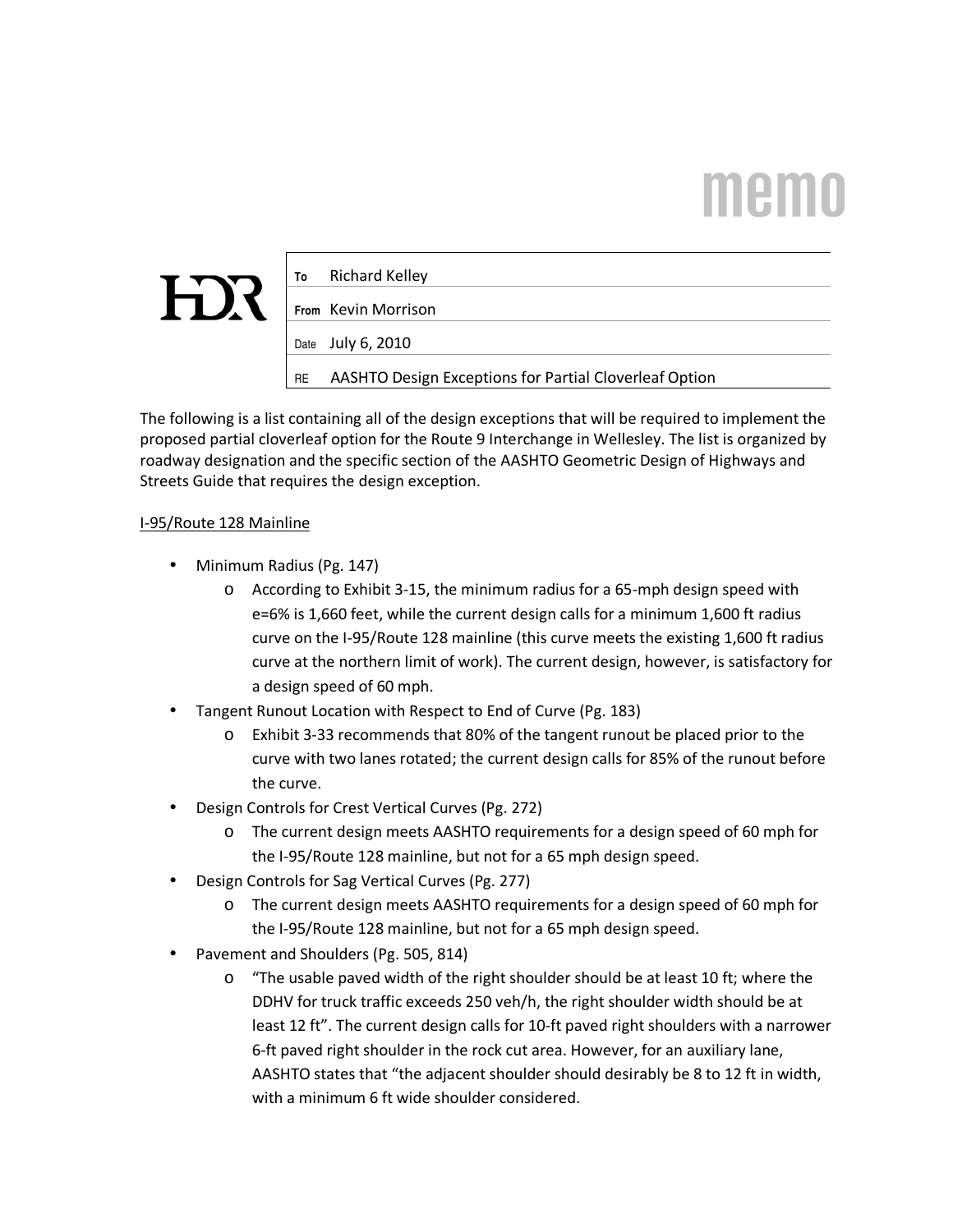#### Route 9 Mainline

- Vertical Clearance (Pg. 472)
	- o AASHTO states that "new or reconstructed structures should provide 16-ft vertical clearance over the entire roadway width. Existing structures that provide clearance of 14-ft, if allowed by local statute, may be retained. In highly urbanized areas, a minimum clearance of 14-ft may be provided if there is an alternate route with 16 ft clearance. Structures should provide additional clearance for future resurfacing of the underpassing road", while the design calls for a clearance of 15 feet over Route 9.

#### Ramp W-1

- Tangent Runout Location with Respect to End of Curve (Pg. 183)
	- o Exhibit 3-33 recommends that either 70% or 80% of the tangent runout located before the curve, for single and dual-lane ramps, respectively. The current design calls for 67% of the runout to be located before the curve on all ramps.
- Design Controls for Crest Vertical Curves (Pg. 272)
	- o The current design meets AASHTO requirements for a design speed of 40 mph.
- Design Controls for Sag Vertical Curves (Pg. 277)
	- o The current design meets AASHTO requirements for a design speed of 30 mph.

#### Ramp W-2

- Use of Compound Curves (Pg. 164)
	- o AASHTO states that "for compound curves, it is preferable that the ratio of the flatter radius to the sharper radius not exceed 2:1". The current design for Ramp W-2 has a 2,000 ft radius transitioning to a 500 ft radius, a 4:1 ratio.
- Tangent Runout Location with Respect to End of Curve (Pg. 183)
	- o Exhibit 3-33 recommends that either 70% or 80% of the tangent runout located before the curve, for single and dual-lane ramps, respectively. The current design calls for 67% of the runout to be located before the curve on all ramps.
- Design Controls for Crest Vertical Curves (Pg. 272)
	- o The current design meets AASHTO requirements for a design speed of 40 mph.
- Design Controls for Sag Vertical Curves (Pg. 277)
	- o The current design meets AASHTO requirements for a design speed of 35 mph.

#### Ramp W-3

• Tangent Runout Location with Respect to End of Curve (Pg. 183)